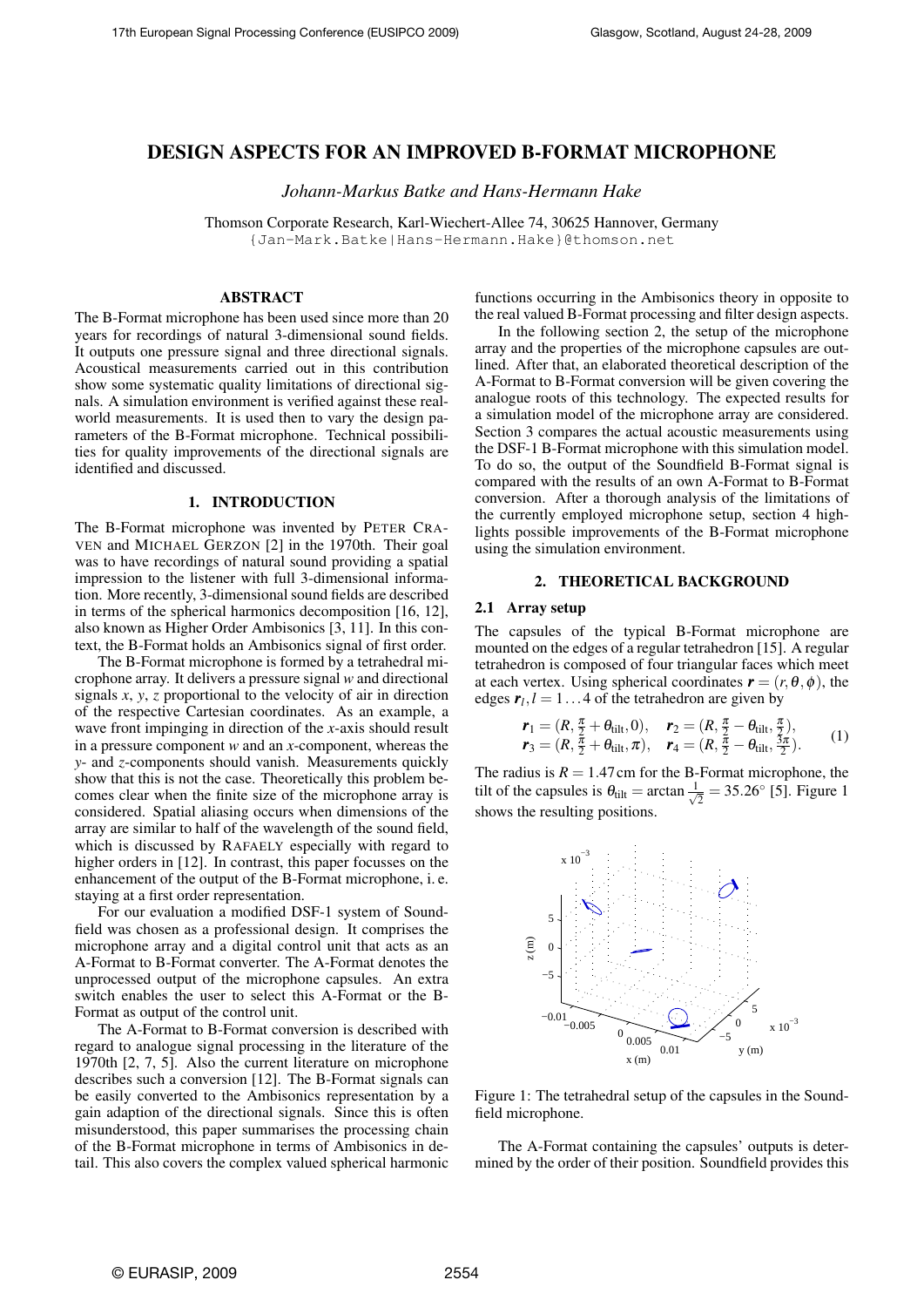order using the notation "left front" (LF), "right front" (RF), "left back" (LB), and "right back" (RB) [13]. The output vector containing the A-Format signal is given by

$$
\mathbf{s}_{\mathbf{A}}(k) = [s_{\mathbf{LF}}(k), s_{\mathbf{RF}}(k), s_{\mathbf{LB}}(k), s_{\mathbf{RB}}(k)]^T. \tag{2}
$$

The wave number  $k = \frac{\omega}{c}$  indicates the frequency dependency, with c being the velocity of sound. Note that other signal orders are also in use [4]. Next, some characteristics of the microphone capsules themselves are considered.

#### 2.2 Microphone capsules

The polar pattern of the capsules used in the DSF-1 is cardioid, hence the output signal is written

$$
s(\boldsymbol{r},k) = \alpha \, p(\boldsymbol{r},k) - (1-\alpha) \, \rho_0 c \, v_{\rm R}(\boldsymbol{r},k)),\tag{3}
$$

with pressure  $p(r, k)$  at point *r* [11]. Constant  $\rho_0$  is the specific density of air,  $v_R(r, k)$  denotes the radial velocity. The first-order parameter  $\alpha$  for the B-Format microphone is found in [5] as  $\alpha = \frac{2}{3}$ . Capsules with such an  $\alpha$  are also termed "sub-cardioid".

Besides the polar pattern another important design parameter concerning the capsule is the diameter of the diaphragm. Smaller microphone capsules cause less distortion of the sound field, but also show typically a decreased signal to noise ratio. The size of the capsule causes a decay of level when its size gets in the same dimension as the wavelength and the diaphragm is hit sideways from the impinging wave. This is especially the case for the tetrahedral arrangement used here.

#### 2.3 B-Format in terms of Ambisonics

The Ambisonics representation is a sound field description method employing a mathematical approximation of the sound field in one location. The pressure at point *r* in space is described by

$$
p(\boldsymbol{r},k) = \sum_{n=0}^{\infty} \sum_{m=-n}^{n} A_n^m(k) j_n(kr) Y_n^m(\boldsymbol{\theta}, \boldsymbol{\phi}).
$$
 (4)

Note that this series is sometimes regarded as "Fourier-Bessel-Series" [3] or "Multipole Expansion" [8]. Normally *n* runs to a finite order *N*. In the special case of the B-Format the order is  $N = 1$ . The coefficients  $A_n^m(k)$  of the series describe the sound field (assuming sources outside the region of validity [16]),  $j_n(kr)$  is the spherical Bessel function of first kind and  $Y_n^m(\theta, \phi)$  denote the spherical harmonics. Coefficients  $A_n^m(k)$  are regarded as Ambisonics coefficients in this context. The spherical harmonics  $Y_n^m(\theta, \phi)$  only depend on the angles and describe a function on the unity sphere [16]. They are defined as

$$
Y_n^m(\theta, \phi) = \sqrt{\frac{(2n+1)}{4\pi} \frac{(n-|m|)!}{(n+|m|)!}} P_n^{|m|}(\cos \theta) e^{im\phi}.
$$
 (5)

The term  $P_n^{|m|}(\cos\theta)$  denotes the Legendre functions [16], also known as *elevation function*, and finally  $e^{im\phi}$  is the azimuth function. For real valued spherical harmonics the latter is exchanged with function

$$
\text{trg}_m(\phi) = \begin{cases} \sqrt{2}\cos(m\phi) & m > 0\\ 1 & m = 0\\ \sqrt{2}\sin(m\phi) & m < 0 \end{cases}
$$
 (6)

as used in [9].

In terms of Ambisonics, the tetrahedral microphone setup as shown in section 2.1 is doing a free-field sphere decomposition [11]. The coefficients  $\overline{A}_n^m(k)$  from such an array are obtained using

$$
A_n^m(k) = V_{n,\alpha}(kr) \int\limits_{0}^{2\pi} \int\limits_{0}^{\pi} s(\mathbf{r},k) Y_n^m(\theta,\phi)^* \sin(\theta) d\theta d\phi, \quad (7)
$$

where  $s(\mathbf{r}, k)$  denotes the capsules signal as described in equation (3). The filter function

$$
V_{n,\alpha}(kR) = \frac{1}{\alpha j_n(kR) - i(1-\alpha) j'_n(kR)}
$$
(8)

contains the array response in its denominator. The B-Format counterparts of filters  $V_{0,\alpha}(kR)$  and  $V_{1,\alpha}(kR)$  for analogue filter design are denoted as  $W$  and  $X$  in [2]. Figure 2 shows both variants. Note that all gains are set to unity. The filter functions show good accordance up to 10 kHz. Above this frequency, a diffuse field compensation is also added to filter functions *W* and *X*. The design of such filters is described in [7] and further discussed in [1]. Here, the diffuse field compensation is left out for the sake of comprehensibility.



Figure 2: The filter functions for post filtering, from equation  $(8)$  – – and from  $[2]$  —. All gain factors are set to unity for better comparability.

Using  $L = 4$  microphones for spatial sampling on a sphere, the integral becomes a sum written as

$$
A_n^m(k) = V_{n,\alpha}(kR) \sum_{l=1}^L g_l s_l(\mathbf{r}_l,k) Y_n^m(\theta_l,\phi_l)^*.
$$
 (9)

The constant factor  $g_l$  is introduced by changing the integral to a sum [6]. The functions  $Y_n^m(\theta, \phi)^*$  can be combined to a mode matrix  $\Psi$ . This matrix holds mode vectors  $[\mathbf{Y}_1^*, \mathbf{Y}_2^*, \mathbf{Y}_3^*, \mathbf{Y}_4^*]$ , where  $\mathbf{Y}_l(\theta_l, \phi_l) = [\begin{matrix} Y_0^0, Y_1^{-1}, Y_1^0, Y_1^1 \end{matrix}]^T$ holds the respective spherical harmonic values for the series of order  $N = 1$ . If the real valued version of  $Y_n^m$  is chosen and angles are taken from equation (1) the mode matrix can be written

$$
\mathbf{\Psi} = \frac{1}{\sqrt{4\pi}} \begin{pmatrix} 1 & 1 & 1 & 1 \\ 1 & -1 & 1 & -1 \\ 1 & -1 & -1 & 1 \\ 1 & 1 & -1 & -1 \end{pmatrix}
$$
 (10)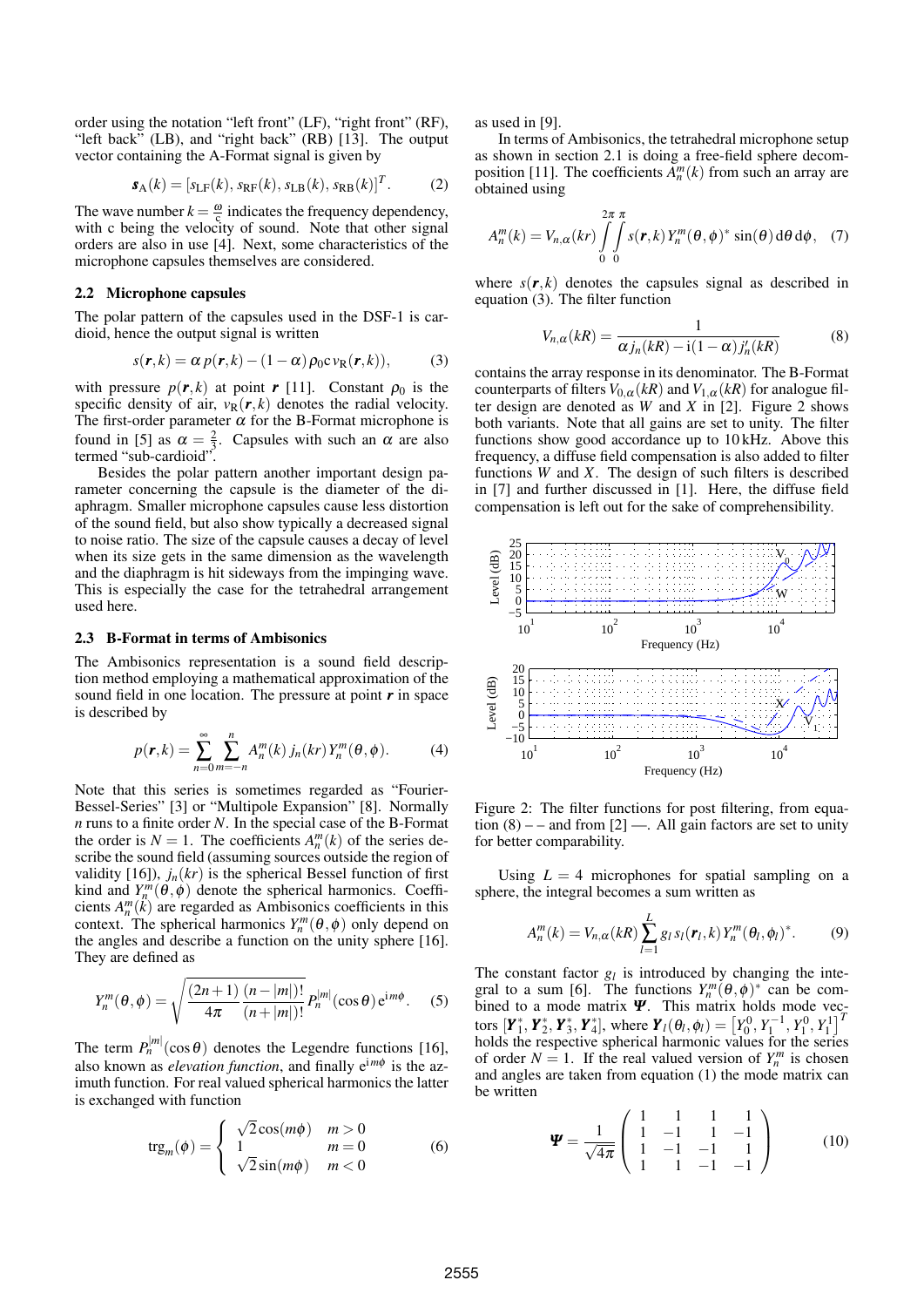as it is found in [2] omitting the constant factor.

Using the A-Format signal  $s_A(k)$  of equation (2) the computation of the Ambisonics coefficients is carried out

$$
\mathbf{A}(k) = \text{diag}\{\mathbf{V}_n(kr)\} \mathbf{\Psi} \mathbf{s}_A(k), \tag{11}
$$

where vectors  $V$  and  $A$  are arranged in the same manner as the vectors  $Y_l$  in  $\Psi$ . Note that  $V_{0,\alpha}(kr)$  introduces a gain of  $\frac{3}{2}$ and  $V_{1,\alpha}(kR)$  causes a level gain of 9 when  $\alpha = \frac{2}{3}$  is chosen. This is different from the gain factors given in [2] and has to be taken into account when converting a B-Format signal to a Ambisonics representation. More precisely, the related functions of filters  $V_{0,\alpha}(kR)$  and  $V_{1,\alpha}(kR)$ , which are *W* and *X*, tions of finers  $v_{0,\alpha}$ ( $\kappa$ A) and  $v_{1,\alpha}$ ( $\kappa$ A), which are *w* and  $\lambda$ , exhibit gain factors of unity for *W* and  $\sqrt{12}$  for *X*. An additional gain factor  $\sqrt{\frac{3}{2}}$  for the directional signals finally leads to the overall amplification of  $\sqrt{18}$  ( $\hat{=}12.6$ dB) as mentioned by FARRAR [5]. To obtain a Ambisonics representation from by FARRAR [5]. To obtain a Ambisonics representation from<br>a B-Format signal, therefore a gain of √2 (≙3 dB) has to applied to the directional components *x*, *y*, *z*.

The components *w*, *x*, *y*, and *z* of the B-Format signal are found in the Ambisonics vector  $A(k)$  of equation (11) as  $A_0^0$ ,  $A_1^1, A_1^{-1}$ , and  $A_1^0$ .

### 2.4 Free field response

To describe the characteristics of the B-Format microphone, the free field response is evaluated here. The free field response of a microphone is the output signal when the microphone is exposed to a plane wave. The theoretically expected values of Ambisonics coefficients describing a plane wave are derived firstly, since the output of the B-Format microphone should contain this information.

A plane wave impinging from direction  $\mathbf{k}_i$  is written as

$$
p_i(\mathbf{r}, k_i) = e^{i\mathbf{k}_i^T \mathbf{r}} \tag{12}
$$

in the frequency domain [16]. The Ambisonics coefficients describing such a plane wave are [11]

$$
A_{n,\text{plane}}^m(\theta_i,\phi_i) = 4\pi i^n Y_n^m(\theta_i,\phi_i)^*,\tag{13}
$$

and it is easily seen that they are constant in frequency. A perfect B-Format microphone would output signals matching such coefficients. The simulation model of the B-Format microphone uses equation (11) assuming a plane wave as given by equation (12). The capsules' signals are easily calculated using equation (3).

#### 3. MEASUREMENTS

All measurements described here were carried out using a loudspeaker system (JBL LSR 6325), a measurement microphone (Neumann KM 100) and the reference device, a Soundfield DSF-1 B-Format microphone with digital control unit. The distance between microphone and loudspeaker is about 1 m. The measurement setup is depicted in figure 3. Above the Soundfield microphone the measurement microphone is positioned. Using the output of this microphone, the frequency responses of the Soundfield microphone are corrected to compensate the influence of the loudspeaker system (not shown) used for stimulus playback.

All measurements are done twice, the first time capturing the A-Format signal from the modified control unit of



Figure 3: The measurement setup. Above the Soundfield microphone (DSF-1) a measurement microphone (Neumann KM100) is positioned.

the DSF-1, and a second time capturing the B-Format signal. The Soundfield microphone was mounted on a turn table and was rotated in steps of  $\phi_t = n 45^\circ$ ,  $n = 0...7$ , whereas the inclination is  $\theta_t = 90^\circ$  in all cases. As mentioned in section 1, the theoretically expected signals for  $\phi = 0^{\circ}$  are a pressure component  $A_0^0$ , and some  $A_1^1$  component belonging to the xaxis,  $A1_1^{-1}$  and  $A1_1^0$  should vanish. In case of  $\phi = 45^\circ$  the directional components of  $A_1^1$  and  $A_1^{-1}$  should have the same size,  $A_1^0$  should be zero again.

First, the B-Format output of the A-Format to B-Format conversion using Ambisonics is evaluated against the output of the Soundfield system. The plots in figure 4 show the frequency responses of the Ambisonics signal  $A(k)$  for both conversions with directions  $\phi_t = 0^\circ$  (top) and  $\phi_t = 45^\circ$ (bottom). An  $A_1^0$  component appears in both cases that interestingly depends on the direction. In case of  $\phi_t = 45^\circ$ the  $A_1^0$  component is larger for wider frequency range than for  $\phi = 0^{\circ}$ . Due to the symmetry of the tetrahedral microphone setup this is the worst case for the spatial quality of the B-Format signal. Moreover for the  $\phi_t = 45^\circ$  direction of incidence it is clearly visible that  $A_1^1$  and  $A_1^{-1}$  are not at the same value. This problem is covered below in the calibration of the simulation system against the measured data. Besides that both outputs, Soundfield conversion and our conversion, show full accordance up to 10 kHz. Above this frequency due to the missing free field compensation in our conversion a significantly higher signal level for the  $A_0^0$  signal is observed. Comb filtering effects occur for the  $A_1^0$  component since the sound field is impaired by reflections of the microphone housing below the tetrahedral setup and the measurement microphone above.

Next, a simulated plane wave recording using equation (3) and (12) is compared with the measured sound field. The Ambisonics coefficients of the simulated sound field are also referred here as output of a simulated microphone. Figure 5 depicts the output of this simulated microphone together with the output of the Ambisonics converter using the recorded A-Format signal. As the B-Format signal contains already the diffuse field correction, deviations in the higher frequency range from the simulated microphone output become visible again.

Strong deviations of synthesised and measured coeffi-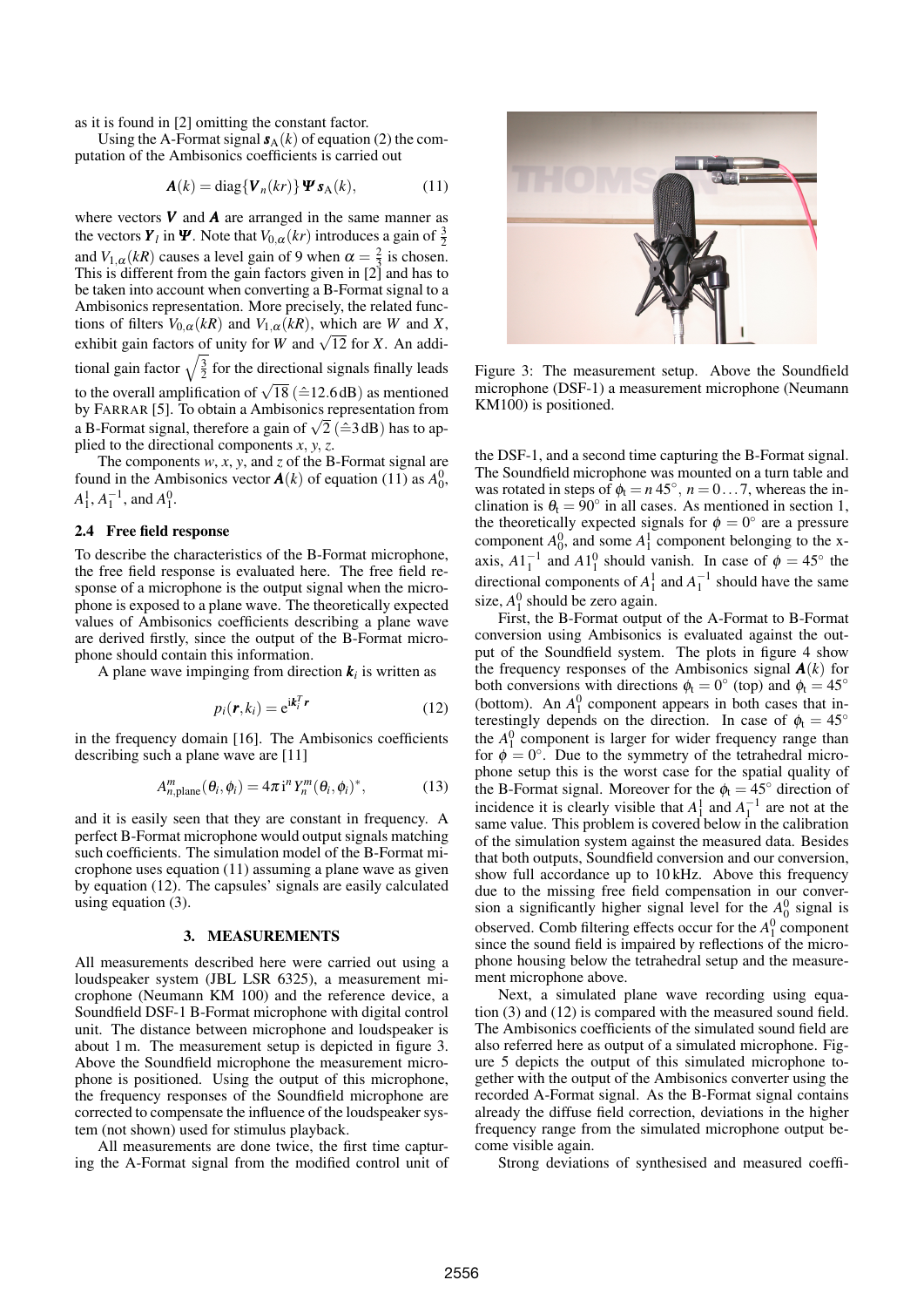

Figure 4: Comparison of Soundfield  $(-)$  and Ambisonics (—) A-Format to B-Format conversion,  $\phi_t = 0^\circ$  (top) and  $\phi_t = 45^\circ$  (bottom).

cients occur when the angles of incidence are taken as  $(\theta =$  $90^\circ$ ,  $\phi = 0^\circ$ ), since the measured sound field was impinging from a slightly different direction. This is due to the fact that the mechanical calibration of the tetrahedral microphone was done only by sight. Therefore the sound intensity was used to determine the angles of incidence from the measured signals [10]. The resulting angles  $(\theta = 95^{\circ}, \phi = 5^{\circ})$  fit the measured sound field with reasonable results. In turn, this illustrates the high quality of the DSF-1 output.

#### 4. EVALUATION

The measurements and simulations carried out in section 3 show a height component  $A_1^0$  that should ideally not appear. The reason for this error is spatial aliasing mainly due to the size of the tetrahedral array, but also the size of the capsules. We aim now on get a better suppression of the  $A_1^0$  component which should ideally disappear for all directions of incidence with  $\theta = 90^\circ$ . Since the finite size of the microphone array is the reason for spatial aliasing, first the variation of the array radius *R* will be considered. In fact the choice of a smaller radius *R* gives better results, especially with respect to higher frequencies. This in turn implies that the usefull frequency range of the coefficients is extended. As an example the coefficients of an impinging wave with  $\phi = 45^\circ$  as the worst case for the  $A_1^0$  component is shown in figure 6. The radius is var-



Figure 5: The output of the simulated microphone  $(-)$  vs. real-world signals (—),  $\phi_t = 0^\circ$  (top) and  $\phi_t = 45^\circ$  (bottom).

ied from  $R, \frac{R}{2}, \frac{R}{4}$ , starting with  $R = 1.47$  cm (see section 2.1). The smaller the radius becomes, the lower the unwanted  $A_1^0$ component is for a wider frequency range.

Another less obvious possibility to improve the spatial quality of B-Format signals is to use more capsules, i. e. the microphone array is over-determined with respect to the order of the Ambisonics signal. Over-determined microphone arrays are often found in arrangements for HOA (e.g. [9]), but they are even useful in this first order scenario. Examples are shown in figure 7 using regular arrangements with 4, 9, and 16 microphones [6]. Other arrangements using numbers enumerated from five are found in [14]. A much better behaviour of the  $A_1^0$  component is obtained using an overdetermined array. The reason for this improvement is the higher spatial density of capsules on the surface of the sphere. This in turn leads to a the better angular resolution of the microphone array resulting in lower approximation errors with regard to the actual sound field.

#### 5. SUMMARY AND CONCLUSIONS

In this contribution the analogue roots of the B-Format microphone were referred to current microphone array literature. More specifically, the A-Format to B-Format conversion using the terms of an Ambisonics representation has been presented. Measurements carried out using a DSF-1 Soundfield microphone have shown good accordance be-